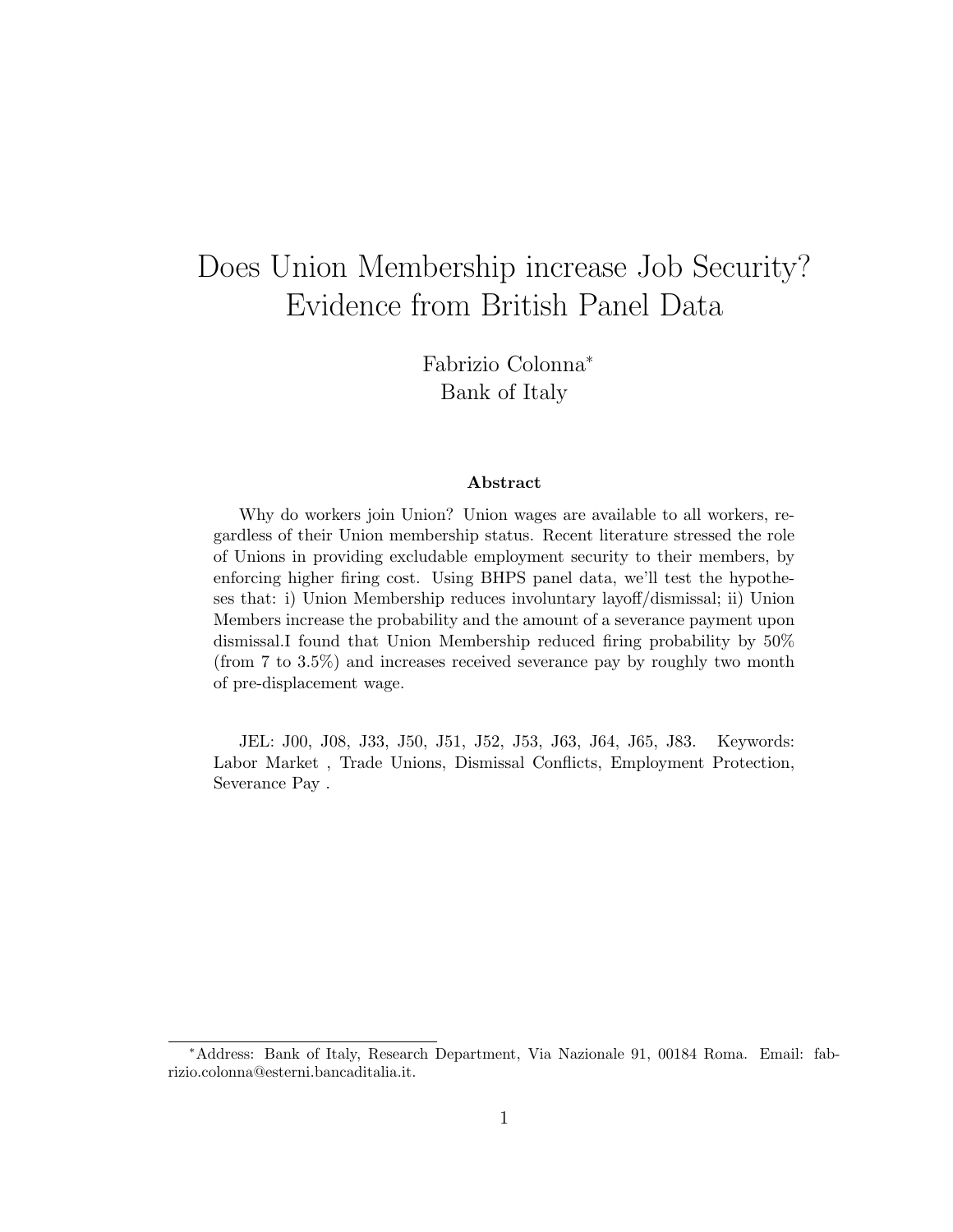## Introduction

Why is better to belong to a Trade Union? Non Trade Union Members are twice as likely to be sacked as members From GMB - Britain's General Union' website

Last year unions won a record 330 million compensation for their members through legal action. It's at times like this that members appreciate the value of their union card.

from TUC -British Trade Union Confederation webpage

Aside of the closed shop case, benefits bargained by Unions (higher wages, most favorable conditions in the work place, etc.) are a public good, available to all workers, regardless of their membership status. While the benefit provided by Unions is non excludable, the individual cost of joining is often considered positive (workers pay a membership fee, possibly face an hostile treatment of the employer, spend time to participate to Union activities such as internal election or other organizational events). Yet, union membership rate, even if decreasing, is still high. In Europe, for instance, closed shops are exceptional and often unconstitutional, Union membership rate is as high as 25%. Therefore the private value of Union Membership has to lie in other excludable services Unions might provide to their members. In this paper I focus on the role of Unions in providing employment security to their members, by increasing expected individual severance payments, and therefore reducing firing probability. By using British data I estimate the impact of union membership on a worker's firing probability, and on the severance pay received upon dismissal.

The idea of Union as a provider of employment protection is not new in economic literature. In Checchi and Lucifora [14] Union Members have a generic higher employment probability. In Jones[28] and Booth[6] the probability of being fired is exogenously lower for an Union Member than for an nonmember, generating a positive private value of Union Membership. Burda[7] and Grossman[24], build models in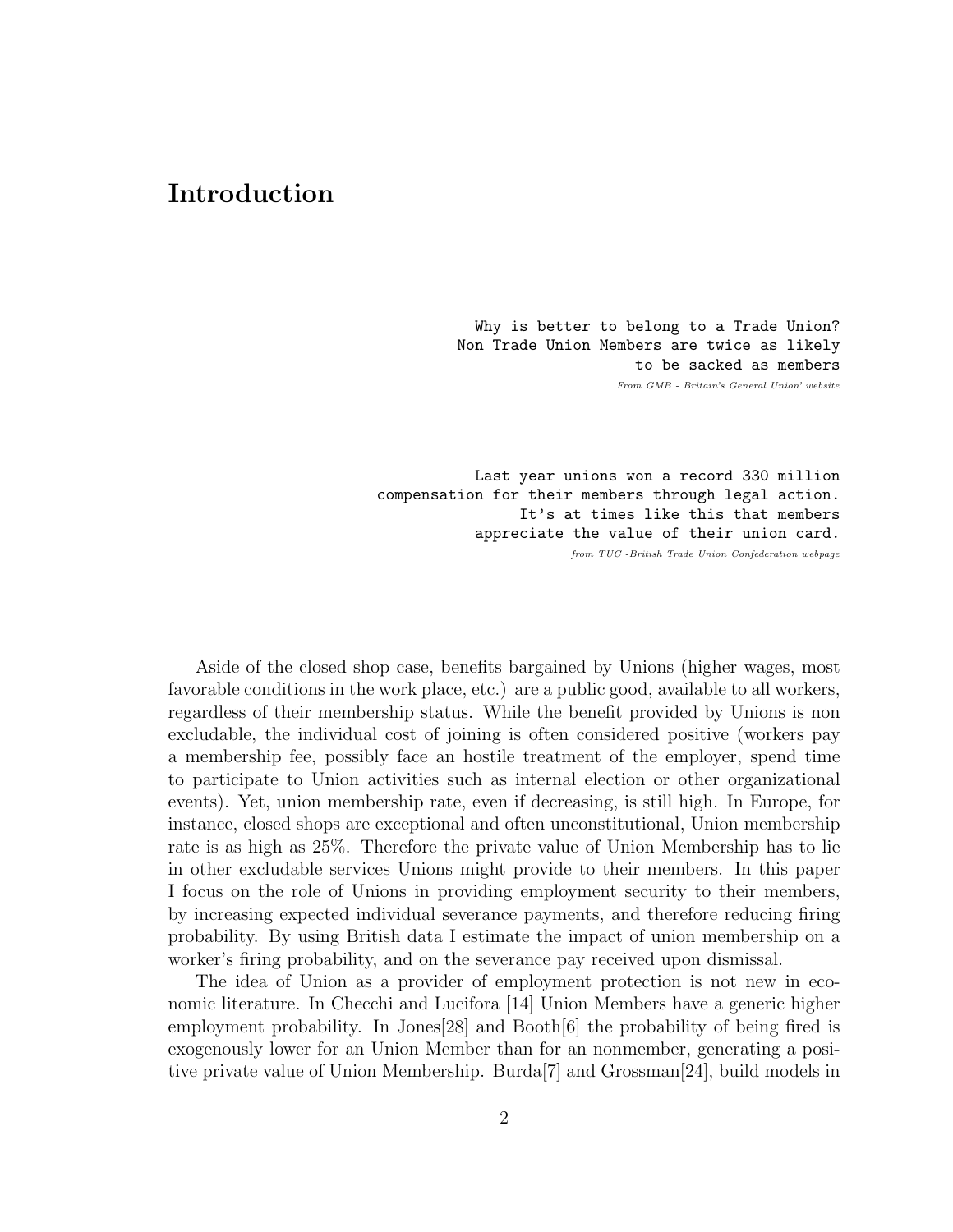which a negative relationship between unemployment risk and union membership is generated in equilibrium. The relation of causality is reverse. Here workers with low probability of lay-off are more willing to join Union, because less likely to be affected ny the downsizing caused by an higher wage.

In virtually all previous literature, the extent to which unions can effectively protect its members from dismissal is always related to the internal organization of the firm, and not to the structure of labor legislation. According to this approach, excluding the case of a Ghent System (where unions directly administrate Unemployment Insurance benefits)<sup>1</sup>, EPL might act as a "substitute institution" for unions. That is, a stricter EPL has a negative (if any) effect on union density. The relevance of the role of trade unions as a provider of employment protection has been tested. For instance, Checchi and Lucifora[14] find a negative correlation between union Density and the strictness of EPL. In all empirical work, a general index (namely the index provided by OECD) has been used as representative of the strictness of EPL. In reality the legislation in European Countries concerning admissibility of layoff and the magnitude of severance pay is highly complex and subject to discretionary interpretations. Dismissal conflicts between employer and employee are therefore likely to rise, leaving room for unions to act as an enforcement institution. Disputes are often settled through private agreement or legal proceeding. Not only do unions represent the employee in private bargaining procedures or in front of courts, but they often bear the monetary cost of legal actions. Colonna [15] argues that given the complexity of Employment Protection Legislation Trade Unions are able to enforce higher firing cost for their members (by providing legal support or even legal representation), reducing therefore their probability of being dismissed.

A small but growing empirical literature is concerned about the relevance and the outcome of labor disputes. Galdon et Guell[22] study dismissal conflicts in four European countries. They find that the real cost of dismissal has little to do with the traditional strictness of EPL, but it is strictly related to the incidence and outcome of dismissal conflicts. Goerke and Pannenberg[23] reach similar conclusions by analyzing the German system. They find a large heterogeneity in the outcome of dismissal conflicts, revealing "a substantial amount of bargaining in the shadow of employment protection law in Germany". Ichino et al [26], using Italian data, show that in case of firing litigation, judges decisions are strongly biased by the tightness of the labor market, revealing again the large ambiguity determined by the law and the consequent relevance of enforcement mechanisms. By studying dismissal disputes in Ireland and UK, Barnard [2] find that workers are significantly more likely to win a case if legally represented. The inadequacy of traditional EPL indexes for use as indicators of real

<sup>&</sup>lt;sup>1</sup>Ghent system is very rare in OECD countries. See Holmlund and Lundborg[25] for details and Garibaldi[5] for an analysis of the role of unions in a Ghent system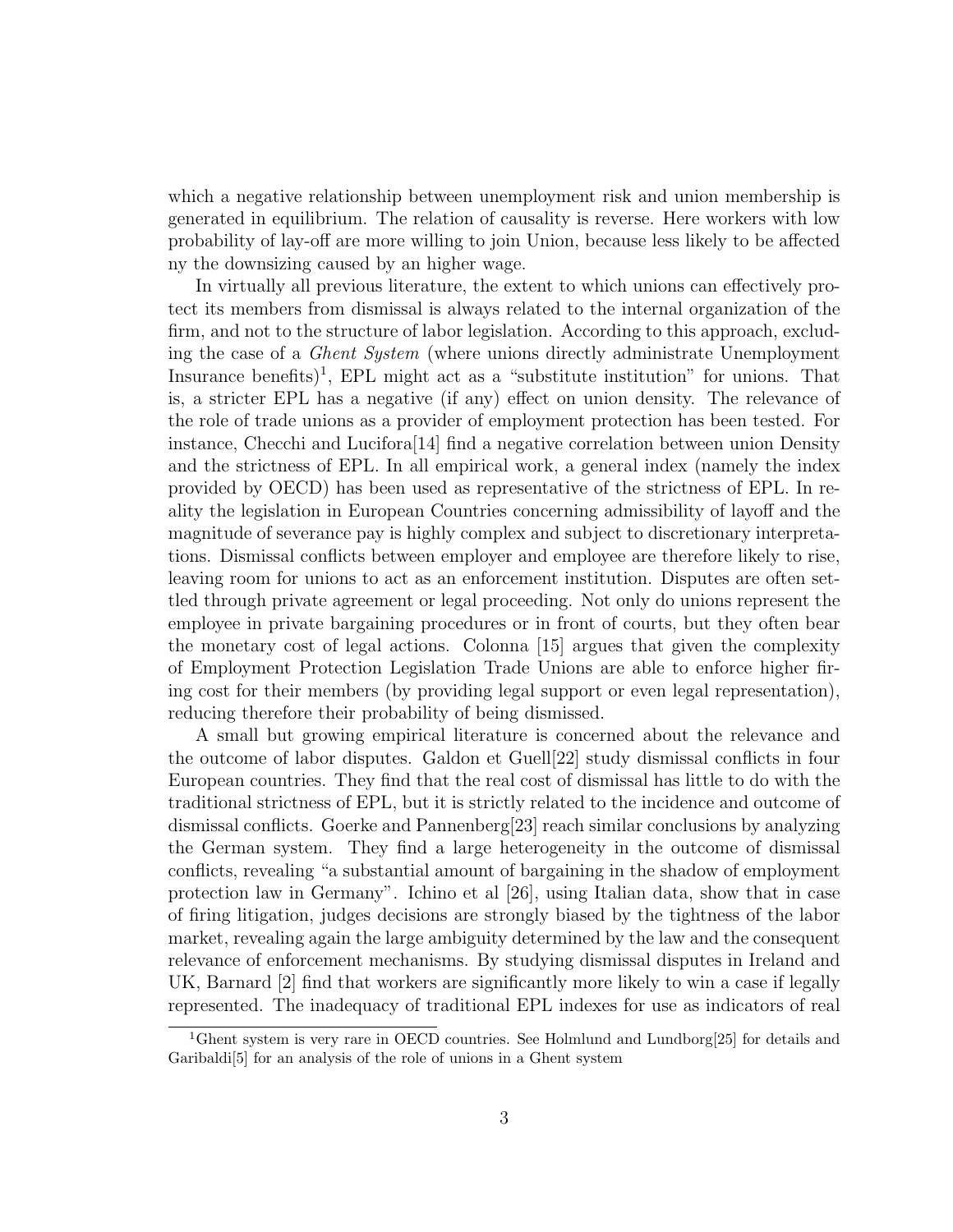firing restrictions has been also denounced by Bertola and al.[4], who insist on the relevance of labor disputes in shaping the real rigidities of the labor markets.

In the next section the institutional setting of the British Labor Market. In section 2 BHPS Data will be discussed. In section 3 I will use respectively three different methods (probit, propensity score, and non-linear LATE) to estimate the effect of Union Membership on dismissal probability. Conclusions will be drawn in section 4.

## 1 UK Institutional Background

Employment Protection Legislation is a complex and heterogenous set of rules and procedures required by the law both at the hiring and firing stage. According to the common law, any contract may be terminated by either party with due notice. Nevertheless dismissed workers are compensated with a statuary severance payment, regardless of the motivation of the dismissal. Dismissed employees are entitled to a severance pay of half a week per year for employment between 18 and 21 year old; 1 week per year (ages 22 to 40) and 1.5 weeks per year (ages 41 to 64). The overall severance pay can not exceed to 30 weeks and 220 per week. However additional week of notice per year of service with 2 years tenure: half a week per year up to a maximum of 12 weeks. of service (ages 18-21); 1 week per year (ages 22 to 40); 1.5 weeks per year (ages 41 to 64), limited to 30 weeks and 220 per week (as of April 1998). However, the common law has been restricted by legislation aimed at preventing unfair dismissal. A dismissal is considered fair only if i)related to the employees ability, qualifications or conduct; ii) the employee was redundant (the employer has ceased or intends to cease that business or the requirement of a particular task have ceased ).

Therefore a worker can sue employers in labor courts, claiming the dismissal to be in someway "wrongful" and asking for an additional compensation. Compensation can be reinstatement of additional payment up to 56,800, at employer's discretion (compensation is unlimited in case of sex, race or disability discrimination). Dismissal conflicts are dealt in the employment tribunal. The employee has the initial evidentiary burden of proving a dismissal has taken place, then the burden of the proof shifts to the employer. Dismissal conflict are likely to arise in UK. Galdon [22] show that, in the UK, almost one out of three cases of dismissal are brought to court.

The employee can choose a legal representative. In UK more than 50% of employee are represented directly by the legal of the trade union

Both parties often find it convenient to reach a mutual agreement with the employee in order to save the legal cost of a trial. According to a government study, 40% of severance pay exceed legal minima. Ambiguity of the legislation and the consequent discretion left to judges, together with the significant size of monetary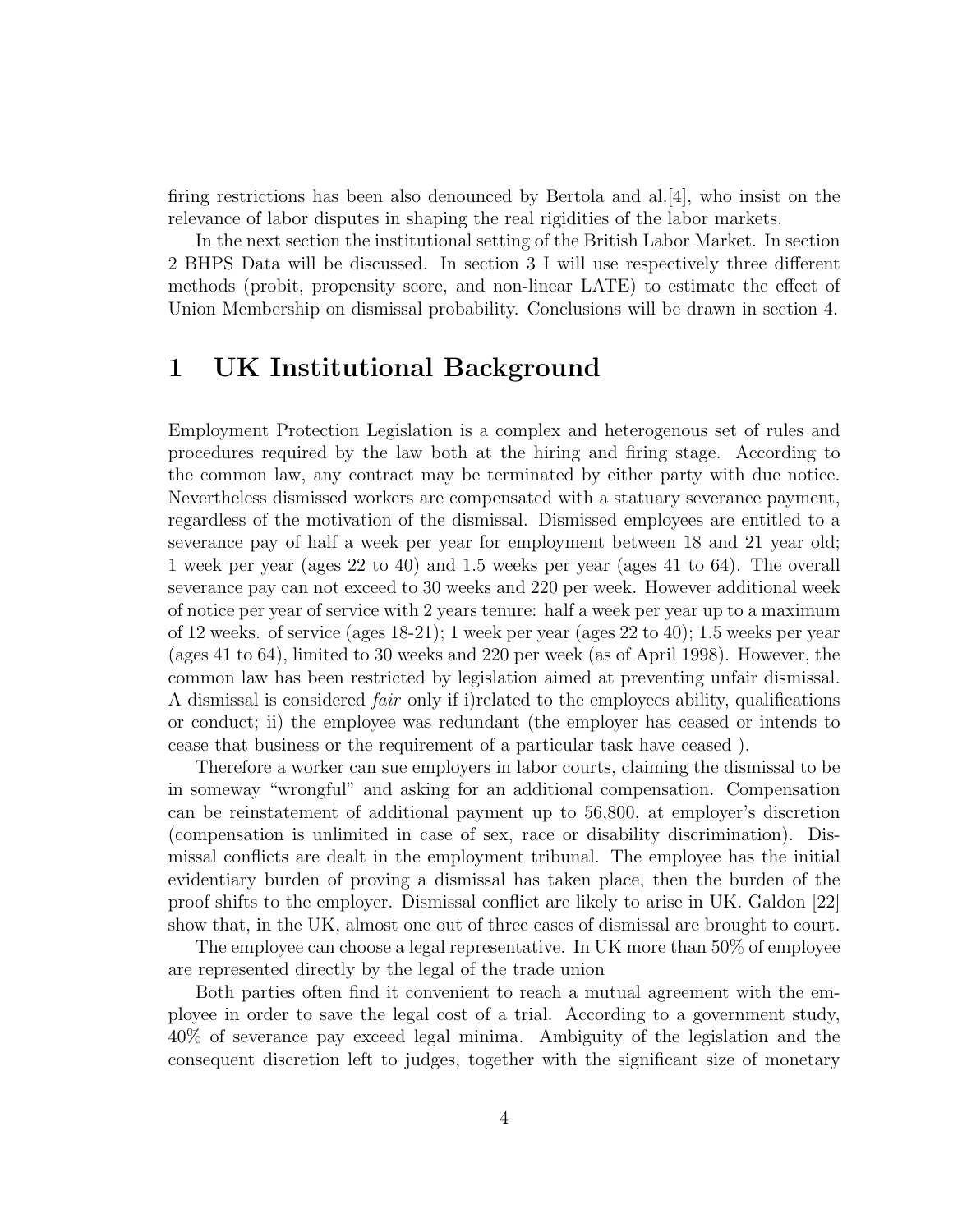compensation at stake, make the firing cost really heterogenous.

Thus, one might expect union members o be more likely to obtain an higher severance pay upon dismissal. At this point it should be clear why, Ceteris paribus, an employer might prefer to fire a non-union member over a union member.

## 2 Data

### 3 Unions and Firing Probability

I want to estimate the effect of Union Membership  $(M=1)$  on the probability of the firing event  $(F=1)$ . Let's denote with  $i = 1, ..., N$  the  $i-th$  observation in our sample, with  $X_i$  a set of covariates and with  $P_M(X_i) = Pr(F(i) = 1 | M, X_i)$  the probability of being fired. The final objective of the paper is to consistently some average of treatment effects  $TE(X_i) = E(P_1(X_i) - P_0(X_i))$ . In the following three section I will use (and discuss) three different methods. First I'll use a simple latent variable model. Possible bias might arise from non-random selection. A first way to tackle the issue is represented by the *propensity score* approach. By comparing *similar* workers, this method (performed in section 3.2) neutralizes the bias generated by the correlation between union membership and observable characteristics. Nevertheless the estimation is still biased by potential correlation between union membership and unobservable characteristics. In Section 3.3 a non liner LATE approach is followed.

### 3.1 Latent Variable Model

We define a latent variable  $Y_i$  as a linear function of covariates and union membership status.

$$
Y_i = \beta X_i + \gamma M_i - \epsilon_i \tag{1}
$$

$$
F_i = 1 \text{ if } Y_i > 0 \tag{2}
$$

where  $\epsilon_i$  is a zero-mean unobservable component. I assume that  $\epsilon$  is i.i.d and I denote with  $H(\cdot)$  the relative density function. Therefore:

$$
Pr(F(i) = 1|M, X_i) = H(\beta X_i + \gamma M_i)
$$
\n(3)

$$
TE(X_i) = H(\beta X_i + \gamma) - H(\beta X_i)
$$
\n<sup>(4)</sup>

The correspondent maximum likelihood (ML) estimator will maximize

$$
Log \mathcal{L}(F, M, X | \gamma, \beta) = \sum \log H(\beta X_i + \gamma M_i) + (1 - F_i) \log H(\beta X_i \gamma M_i)
$$
 (5)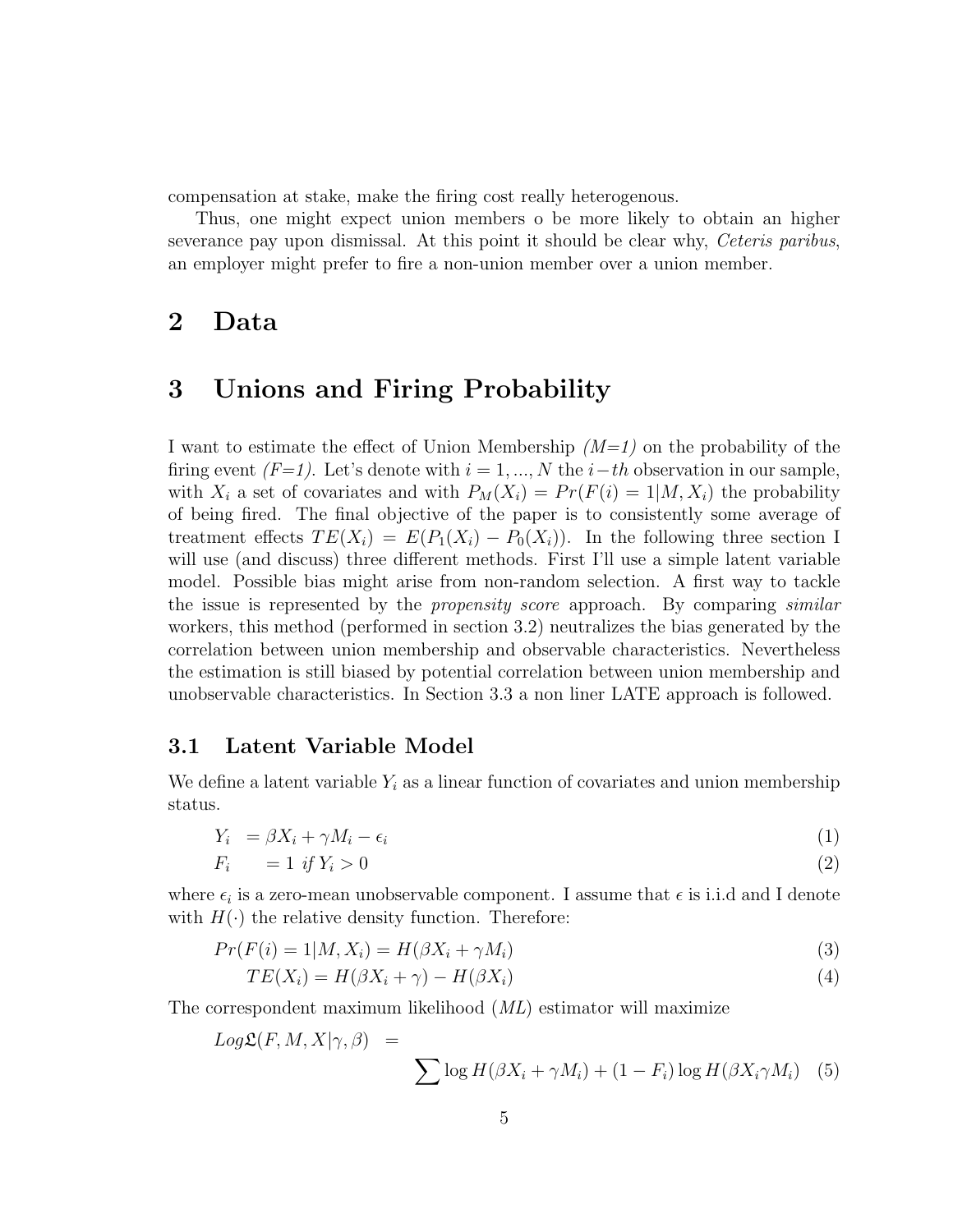It is possible to prove that ML estimations of  $H(\beta X + \gamma M)$  are unbiased in and only if

Assumption 1.1 ⊥X, M (6)

In Table 1 I report estimates under both Logit and Probit distributional assumption.

| Table 1: Estimation method 1 |           |           |
|------------------------------|-----------|-----------|
|                              | Probit    | Logit     |
|                              |           |           |
| Age                          | $-0.0001$ | $-0.0001$ |
| Female                       | $-0.0119$ | $-0.0121$ |
|                              |           |           |
| Higher Education             | $-0.0089$ | $-0.0092$ |
| Secondary school             | $-0.0091$ | $-0.0087$ |
|                              |           |           |
| White Collar                 | $-0.0176$ | $-0.0183$ |
| Intermediate                 | 0.0062    | 0.0059    |
|                              |           |           |
| Non Private                  | 0.0166    | 0.0145    |
| Tenure                       | $-0.0041$ | $-0.0048$ |
|                              |           |           |

To ease comparability, I report in both cases marginal effects. In both cases, union membership is estimated to reduce firing probability by less than 2%. Job occupation, education and tenure are other relevant variables. Such strategy yields inconsistent estimates if  $M_i$  is not randomly assigned, that is if  $M_i$  is correlated with  $\epsilon_i$ . Theory predicts ambiguous sign for such correlation. On the one hand, theories of Unions as providers of employment security would suggest a negative correlation between M and  $\epsilon$ . When the risk of dismissal is high (low  $\epsilon$ ), the worker will be more likely to buy employment protection through union membership. Thus, simple ML estimates would underestimates the marginal effect of union membership. On the other hand, if union membership yields a long-term benefit, (such as wage premium, higher probability of promotion, etc.) then the worker will be less likely to join Union when the event of dismissal is more probable. In this case the effect of union membership on dismissal probability would be overestimated. I will use three different method to estimate the bias generated by self-selection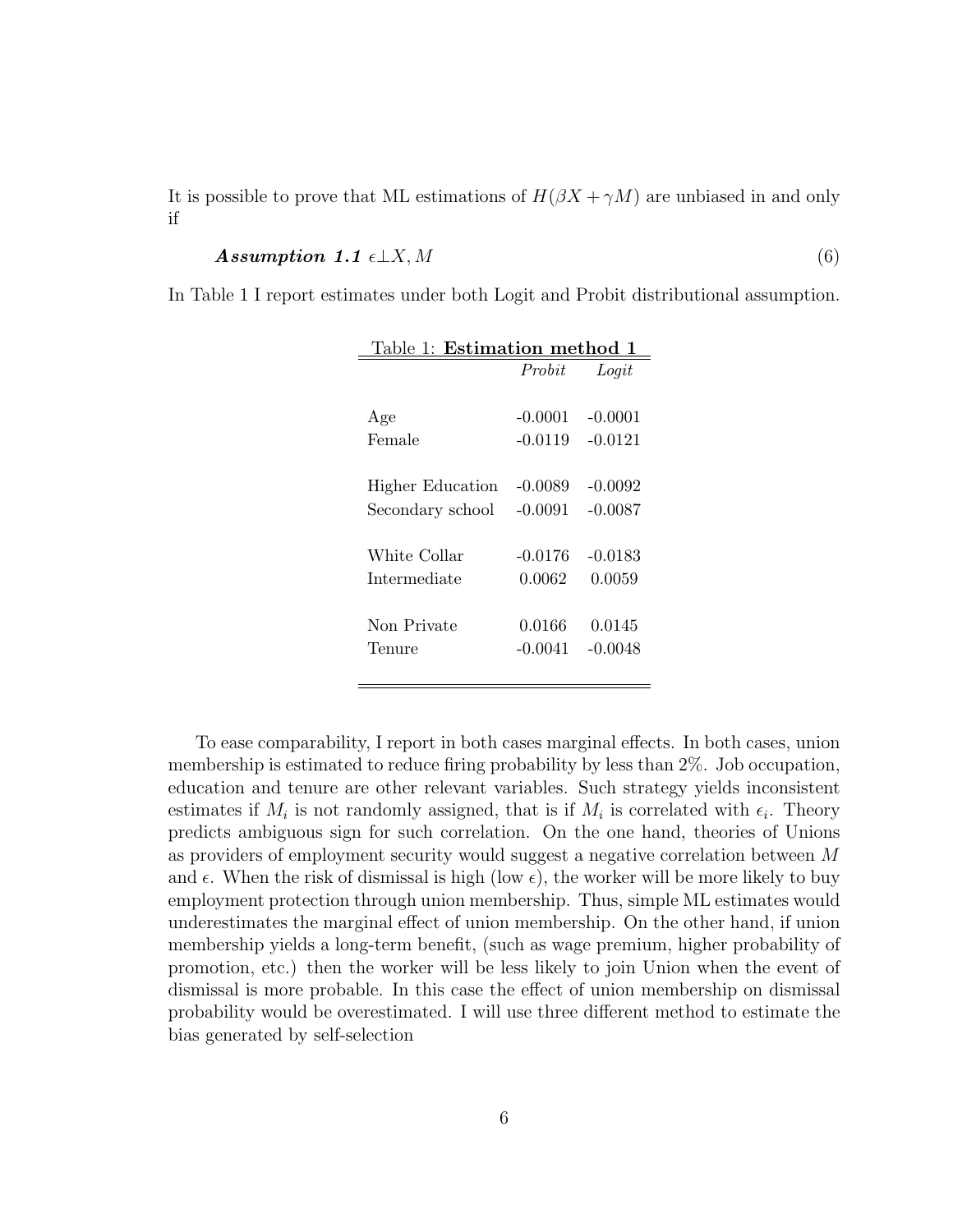### 3.2 Propensity Score

A first way to reduce the above mentioned bias is the Propensity score matching. The Propensity Score approach builds on the idea that the bias is reduced if one compares ex-ante similar individuals. In our case, we should match workers that share similar characteristics but union membership. Rosenbaum and Rubin[33] show that, under a key assumption, it is possible to *match* workers on a single variable, the *propensity* score. This would reduce the dimensionality of the problem, allowing for a feasible solution algorithm. Keeping the same notation introduced in the previous section, a model for union membership is introduced.

$$
W_i = \alpha X_i - \eta_i \tag{7}
$$

$$
M_i = 1 \text{ if } W_i > 0 \tag{8}
$$

where  $\eta$  is i.i.d. distributed with density function  $G(\cdot)$ . The propensity score is defined as the ex ante probability of joining union  $q(X) = Pr(M = 1|X) = G(\alpha X)$ . In this framework Assumption 1.1 can be reformulated as  $\epsilon \perp X$ ,  $\eta$ . Membership decisions and firing decision need to be completely independent. By using a *propensity score* approach, Assumption 1.1 can now be relaxed:

$$
Assumption 2.1 \epsilon \perp \eta | X \tag{9}
$$

It is now required that final outcome (firing) is independent of membership status, once we control for observable variables. In other terms while Assumption 1.1 required union membership to be completely independent of potential outcome, Assumption 2.1 allows final outcome to affect union membership, but only through observable characteristics. Assumption 2.1 is known as Conditional Independence Assumption<sup>2</sup>. Rosenbaum and Rubin<sup>[33]</sup> show that if Assumption 2.1 hold then  $\epsilon \perp \eta | p$ . The last result allow the econometrician to obtain an unbiased estimator only by controlling for  $q$ .

The estimation algorithm consists of two steps. First, the propensity score  $q(X)$  =  $Prob(M = 1|X)$  is calculated for each observation using standard discrete response model. Then  $q(X)$  is used to choose comparison observations. Observing exactly the same  $q$  for two observation is basically impossible, therefore we need to compare observation *close enough*  $^3$ .

For the first step a simple Probit will be used, and results are reported in Table 5.

<sup>&</sup>lt;sup>2</sup>Its more general formulation would be  $\epsilon \perp M|X$ 

<sup>3</sup>Different definitions of distance can therefore be used, generating different matching technologies: Nearest Neighbor Matching, Radius Matching, Kernel Matching and Stratification Matching.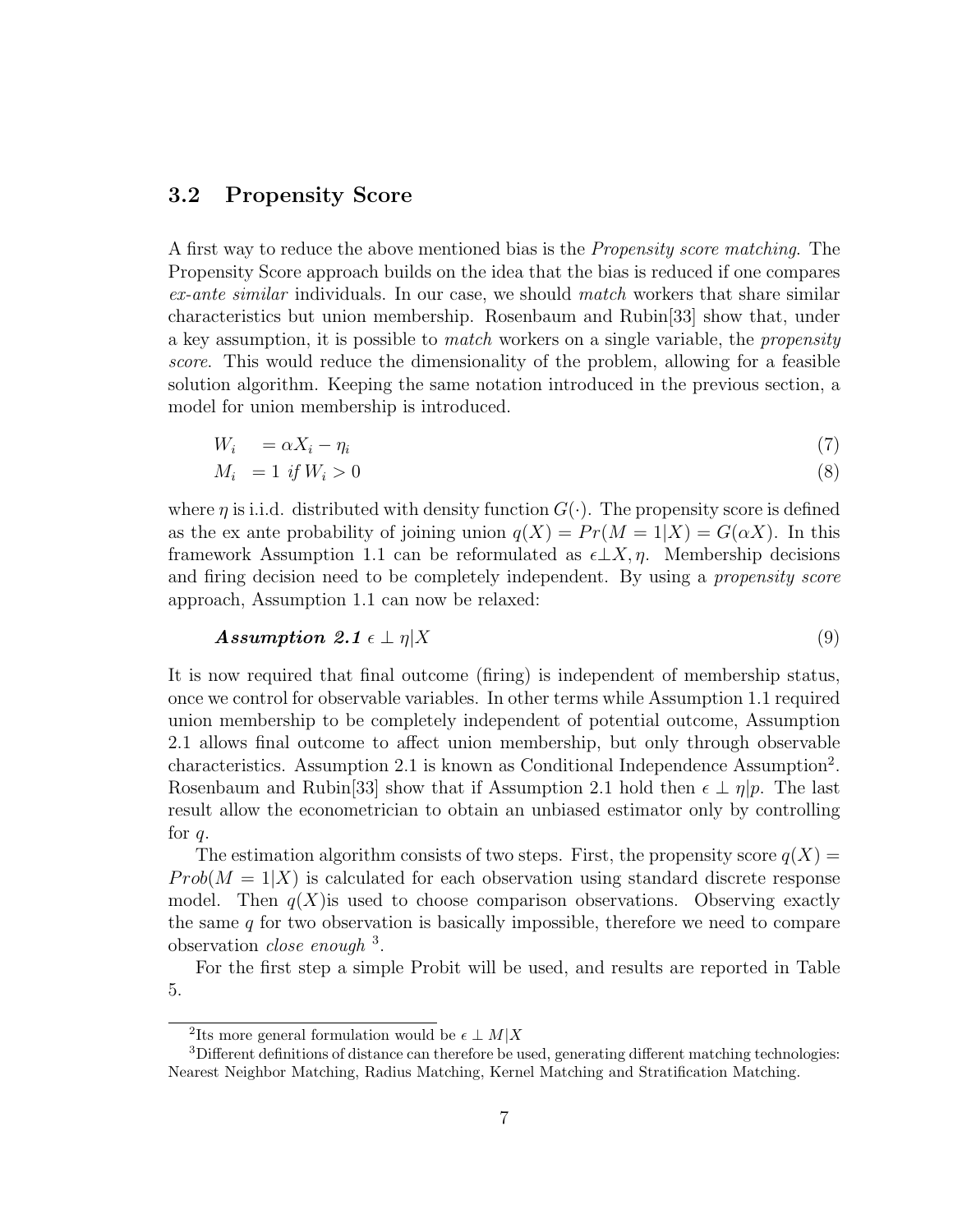|                                |                        |                      | Table 2: Estimation method 2:First stage probit       |                  |                      |
|--------------------------------|------------------------|----------------------|-------------------------------------------------------|------------------|----------------------|
|                                |                        |                      | Education                                             |                  |                      |
| Female<br>Age                  | $-0.0000$<br>0.0036    | $(0.0010)$ **        | $(0.0005)$ ***   Higher Education<br>Secondary school | 0.0517<br>0.0144 | (0.0141)<br>(0.0010) |
| Industrial Sector              |                        |                      | Firm size                                             |                  |                      |
| Agriculture                    |                        |                      | $1 - 2$                                               |                  |                      |
| Energy                         | 0.5830                 | (0.0767)             | $3-9$                                                 | 0.1481           | (0.0408)             |
| Minerals & Chemicals           | 0.4130                 | (0.0971)             | $10 - 24$                                             | 0.2072           | (0.0414)             |
| Metal & vehicles               | 0.2642                 | (0.0969)             | $25 - 49$                                             | 0.2485           | (0.0429)             |
| Other manufacturing industries | 0.3768                 | (0.0954)             | $50 - 99$                                             | 0.3409           | (0.0439)             |
| Construction                   | 0.2078                 | (0.1019)             | 100-199                                               | 0.3356           | (0.0443)             |
| Hotels                         | 0.2056                 | (0.0886)             | 200-499                                               | 0.4352           | (0.0416)             |
| Transport & Communication      | 0.5184                 | (0.0848)             | 500-999                                               | 0.4426           | (0.0439)             |
| Banking & Finance              | 0.3441                 | (0.0949)             | $>1000$                                               | 0.4541           | (0.0418)             |
| Other services                 | 0.2842                 | (0.0849)             |                                                       |                  |                      |
| Occupation                     |                        |                      |                                                       |                  |                      |
|                                |                        |                      |                                                       |                  |                      |
| White Collar<br>Intermediate   | $-0.0869$<br>$-0.0147$ | (0.0140)<br>(0.0128) | Non Private<br>Tenure                                 | 0.3804<br>0.0124 | (0.0189)<br>(0.0008) |
|                                |                        |                      |                                                       |                  |                      |

 $\frac{1}{2}$ 

 $\parallel$ 

| とくさく こうしょう<br>ļ  |
|------------------|
| $\frac{1}{2}$    |
|                  |
| ひんこ せんろう こうへんしょう |
|                  |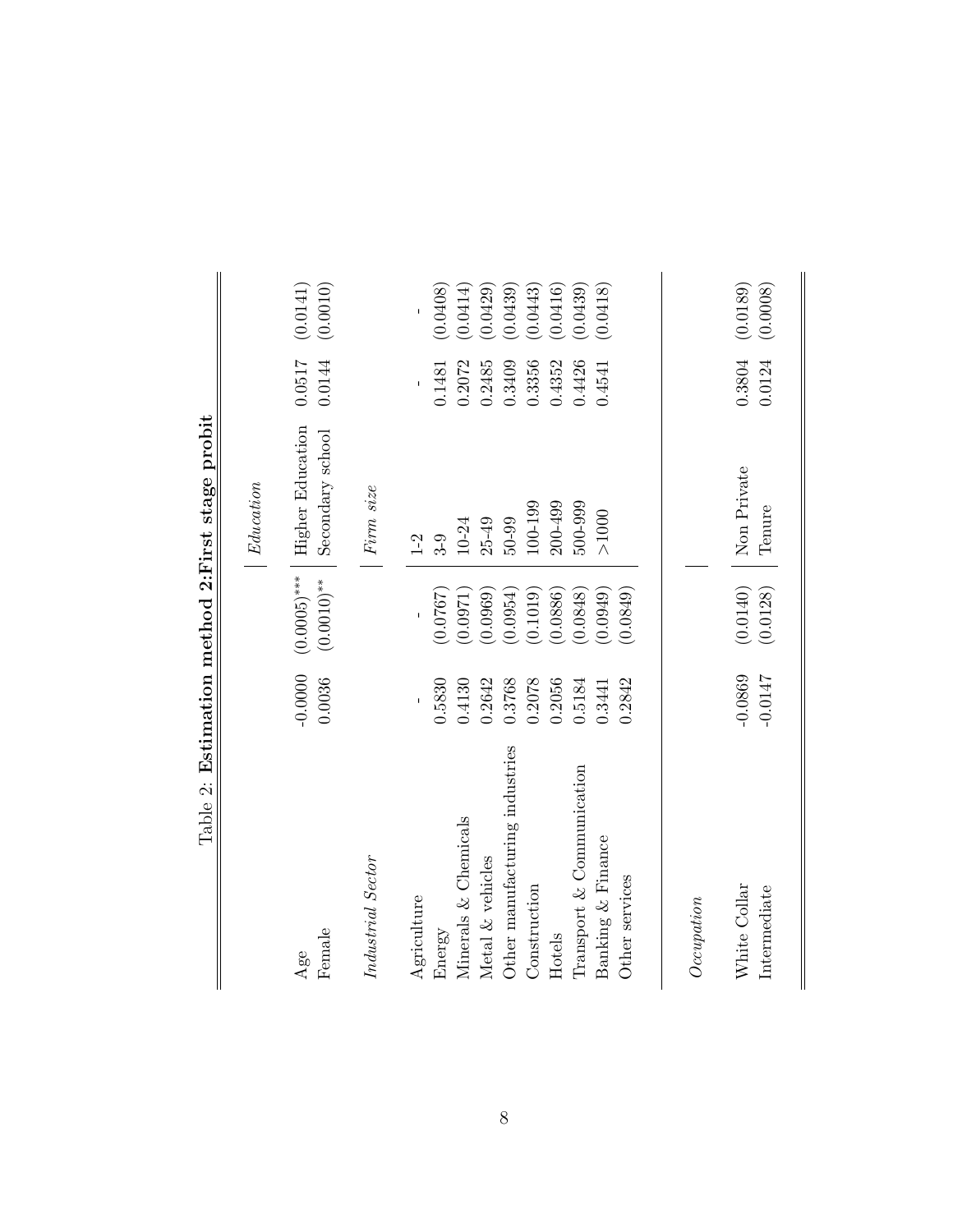Not surprisingly, Union Membership is more concentrated in large firms and in the Public Sector. From an individual perspective, seniority increases probability of membership. Remarkably while occupation in white collar jobs reduce propensity to join Unions, high education increases it. The propensity score ranges from 0.000001 to 0.982312 for non- members,and from 0.000002 to 0.991232 for members. Average are respectively 0.22 and 0.29. The common supports goes therefore from 0.000002 to 0.982312, covering 99.99% of observations. Then the whole sample is stratified, that is divided into *balanced*<sup>4</sup> sub-blocks, according to the attached propensity score, and then comparing outcome variable within each block. Formally let's define  ${Q_j}_{j=1}^n$  a partition of the unit interval such that  $Q_j = [q_{j-1}, q_j]$  with  $q_0 = 0 < q_1 < ... < q_n = 1$ . I first estimate the treatment effect in each block by:

$$
\widehat{\delta}(j) = \frac{\sum_{M_i=1, q \in Q_j} F_i}{N_j(1)} - \frac{\sum_{M_i=0, q \in Q_j} F_i}{N_j(0)} \tag{10}
$$

where  $N_i j(1)$  and  $N_i(0)$  are the number of members and non members in the block j. Now  $ATE$  can be correctly estimated by  $\widehat{ATE} = \frac{\sum_{\mathbf{R}}}{\sum_{\mathbf{R}}}\frac{1}{\sum_{\mathbf{R}}}\sum_{\mathbf{R}}$  $\frac{\delta(i)N_i}{N}$  $\frac{i j N_i}{N_j}$  where  $N_j$  is the number of observations in block  $j$ . Indeed

$$
E\hat{\delta}(j) = E(F|p, 1) - E(F|p, 0)
$$
  
= 
$$
H(\beta X + \gamma + E(\epsilon|p) - H(\beta X + E(\epsilon|p))
$$
  

$$
E(TE_i|p(X_i) = p)
$$
 (11)

and therefore

$$
E(\widehat{ATE}) = E_X(TE_i|p(X_i))
$$

Results are summarized in Table 3.

<sup>4</sup>Consistency requires that within each block propensity score and covariates are distributed independently of M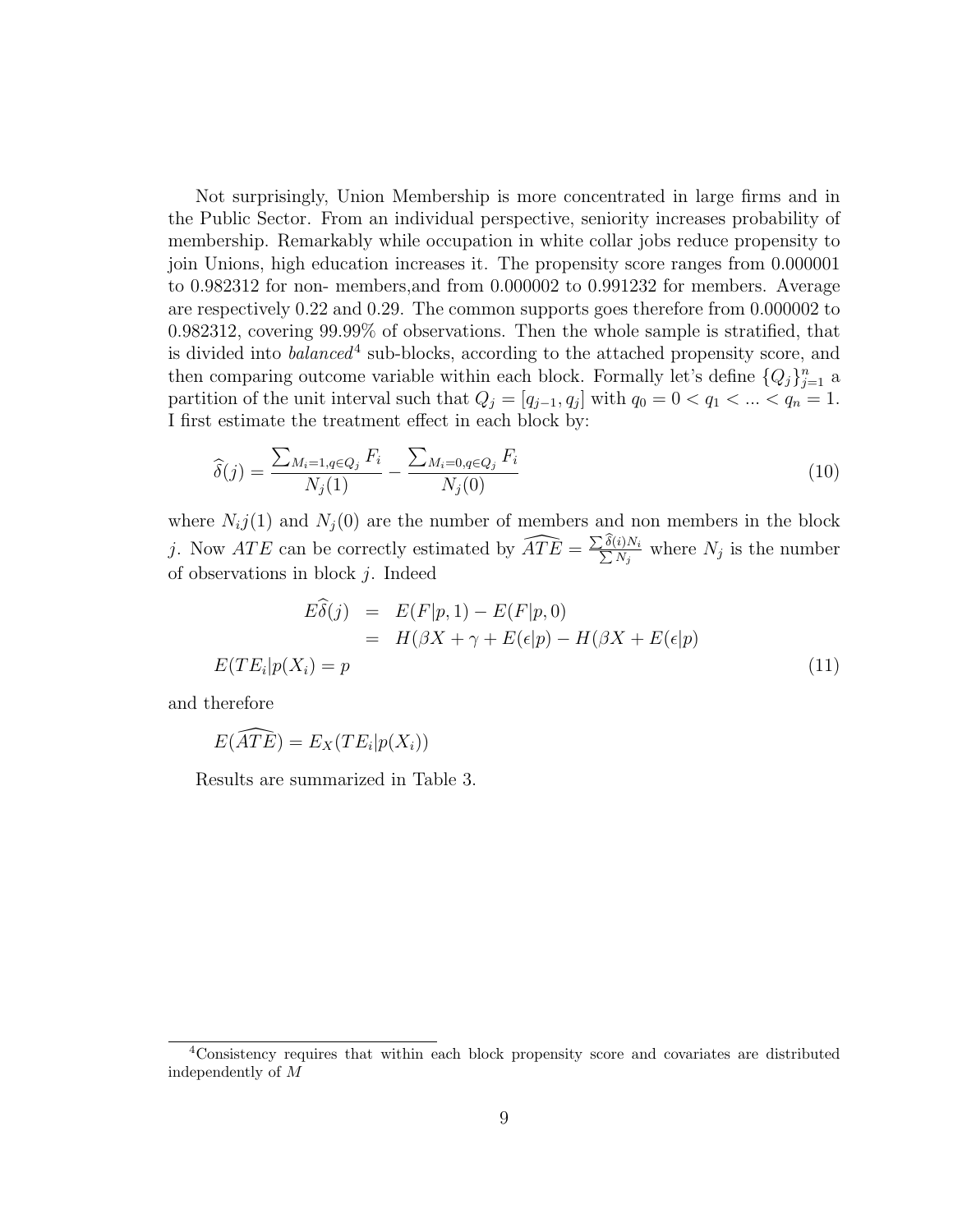| Average Propensity<br>Ë<br>Firing probability | score<br>Members | 0.5564<br>0.283<br>0.0071 | 0.4602<br>0.299<br>0.0087 | 0.3851<br>0.0280<br>0.0100 | 0.3225<br>0.342<br>0.0133 | 0.2767<br>0.0402<br>0.0110 | 0.2394<br>0.255<br>0.0331 | 0.2066<br>0.0176<br>0.0463 | 0.1744<br>0.0213<br>0.0328 | 0.1422<br>0.0169<br>1.0474 | 0.1058<br>0.0114<br>0.0619 | 0.0297<br>ATT |
|-----------------------------------------------|------------------|---------------------------|---------------------------|----------------------------|---------------------------|----------------------------|---------------------------|----------------------------|----------------------------|----------------------------|----------------------------|---------------|
| Firing probability                            | Non members      | 0.0354                    | 0.0386                    | 0.0422                     | 0.0475                    | 0.0512                     | 0.0591                    | 0.0639                     | 0.0641                     | 0.0643                     | 0.0733                     | 0.02153       |
|                                               |                  | 1st Decile                | 2nd Decile                | 3rd Decile                 | 4th Decile                | 5th Decile                 | 6th Decile                | 7th Decile                 | 8th Decile                 | 9th Decile                 | 10thst Decile              | ATE           |

Table 3: Propensity Score Analysis Table 3: Propensity Score Analysis

 $\parallel$ 

 $\parallel$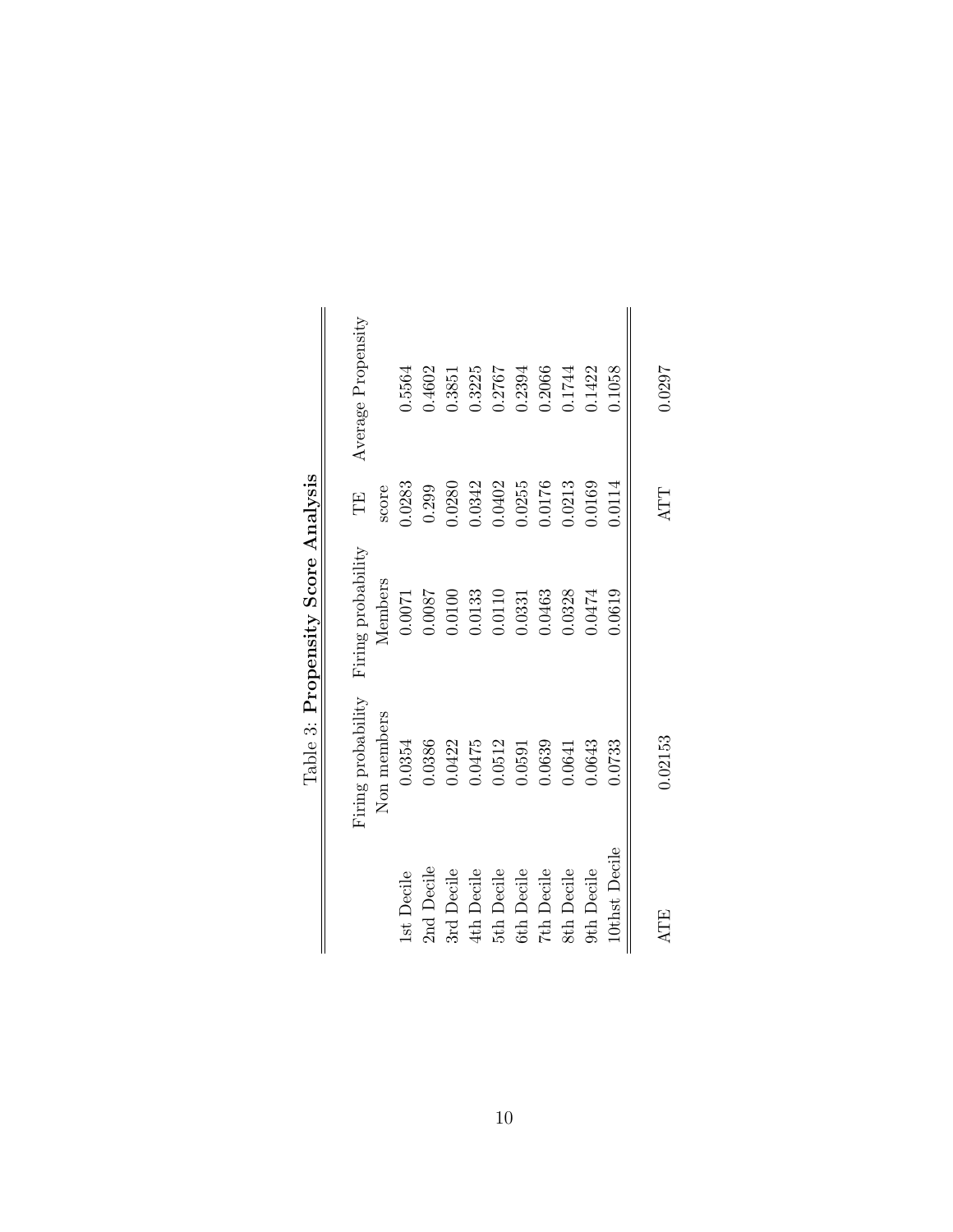#### Table 4: Non linear LATE-LS

| Age                     | $-0.0002$ |
|-------------------------|-----------|
| Female                  | $-0.0115$ |
|                         |           |
| <b>Higher Education</b> | $-0.0086$ |
| Secondary school        | $-0.0099$ |
|                         |           |
| White Collar            | $-0.0171$ |
| Intermediate            | 0.0059    |
|                         |           |
| Non Private             | 0.0188    |
| Tenure                  | 0.0041    |
|                         |           |
| ATE                     | -0.0349   |
|                         |           |

Estimated  $ATE$  amount to 2.1%. As discussed above, the fact that propensity score estimations are higher that ML estimations is probably driven by a negative correlation between membership and firing probability. In particular more tenured workers are more likely to join union, and less likely to be fired. We can also notice that an high propensity score increases firing probability for both union members and not members, with the effect being more significant for the first. This implies that union membership tends to be higher in jobs where firing probability is higher. The ATT can be estimated with a weighted sum of single block treatment effect  $\sum \delta(i)w_i$ where  $w_i = \frac{N_i(1)}{\sum N_i(1)}$ . The weights are higher for blocks with higher average propensity score, that is for blocks with more union members. The aforementioned positive correlation between treatment effect and propensity score raises  $ATT$  above  $ATE$ , up to 2.9%.

### 3.3 Non Linear LATE

While *propensity score* estimation control for *selection* on observable, it doesn't control for potential correlation between unobservable and union membership. Instrumental variable techniques can tackle this problem. Nevertheless, non-linearity of the model predict an heterogenous treatment effect. Angrist and Imbens[27] show that in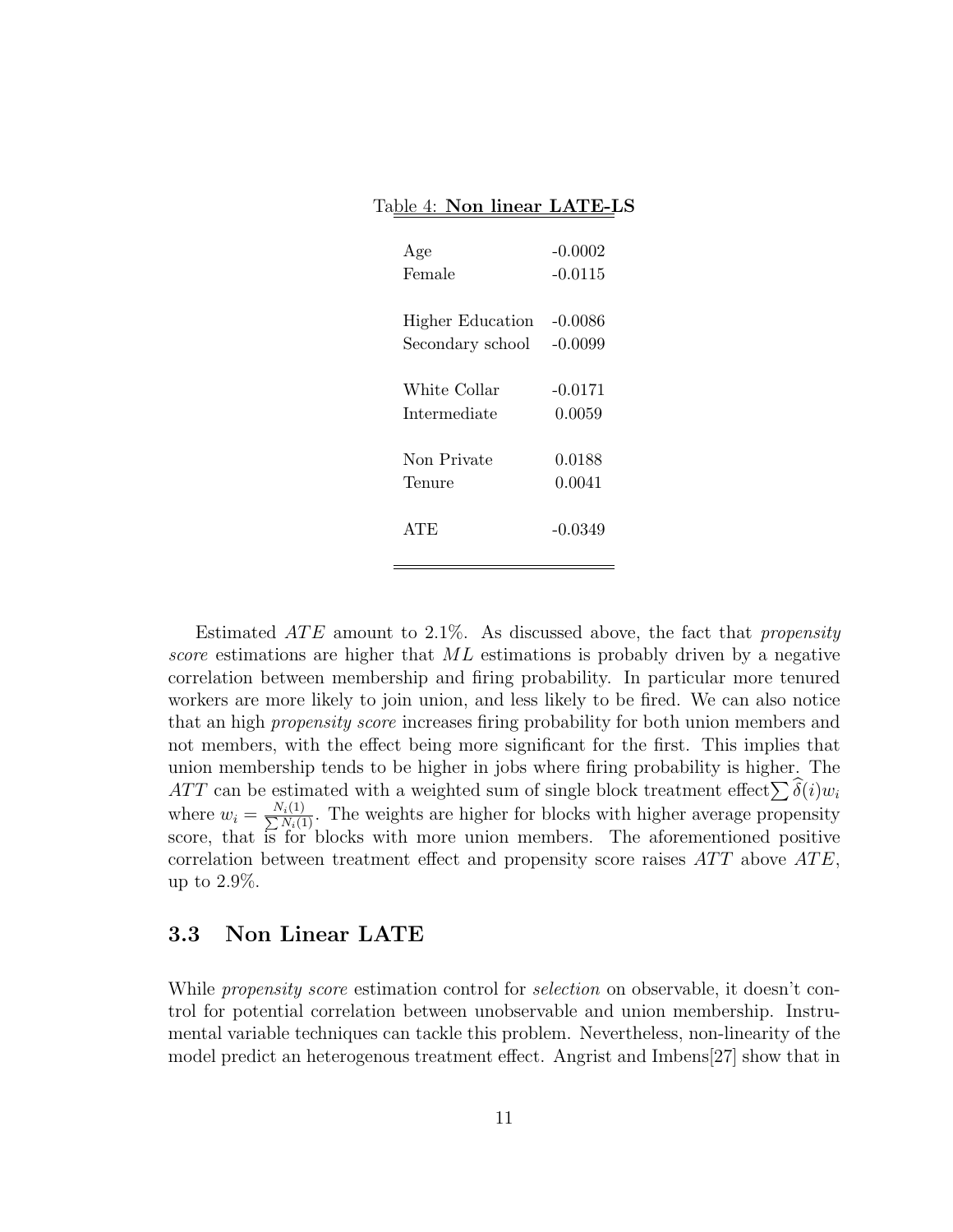a model with heterogenous effects, IV coefficient capture the effect for only a subset of the whole population. In particular it correctly estimates the average treatment effect for those whose union membership decision is affected by the selected instruments. The econometric model used in the previous section needs to be modified to allow for instruments.

$$
Y_i = \beta X_i + \gamma M_i - \epsilon_i \tag{12}
$$

$$
F_i = 1 \text{ if } Y_i > 0 \tag{13}
$$

$$
W_i = \alpha X_i + \pi Z - \eta_i \tag{14}
$$

$$
M_i = 1 \text{ if } W_i > 0 \tag{15}
$$

where  $Z$  is a binary instrumental variable. The following assumptions need to hold:

- Assumption 3.1  $\epsilon \perp Z|X$
- Assumption 3.2  $\pi \neq 0$

The first assumption requires Z not affecting the final outcome but by membership status. The second assumption requires instruments to homogenously affect union membership decision. Without loss of generality I assume  $\pi = 0$ . Again  $q(X, Z) =$  $Pr(M = 1|Z, X)$  denotes the ex-ante union membership probability. It's easy to see that

$$
E(F|q, X) = q(X, Z)(E(F|M = 1, X)) + (1 - q(X, Z))E(F|M = 0, X)
$$
  
= 
$$
E(F|M = 0, X) + q[E(F|M = 1, X) - E((F|M = 0, X)]
$$
  
= 
$$
\mu(X) + q\lambda(X)
$$
 (16)

Two possible approaches will be followed. In the first  $\mu(X)$  and  $\lambda(X)$  will be performed by Maximum likelyhood. As shown in Newey and Powell (1989), and Darolles et al. (2000),ML estimators are consistent but subject to the specification of both H. Thus the estimated  $ATE = E(\lambda(X))$  is not robust. On the other hand, one can estimate a simplified equation.

$$
F = \mu(X) + \lambda q + e \tag{17}
$$

where  $E(e|X,q) = 0$ . Such strategy is more robust, yet yields weighted treatment effect. It can be shown (see Angrist et al[1]) that:

$$
\widehat{\lambda} = E(\lambda(X)\omega(X))
$$
\n(18)

where  $\omega(X) = \frac{V(q(X,Z))|X)}{E(V(q(X,Z))|X)}$ . Weights are higher for those workers where Z "explains" more union membership status.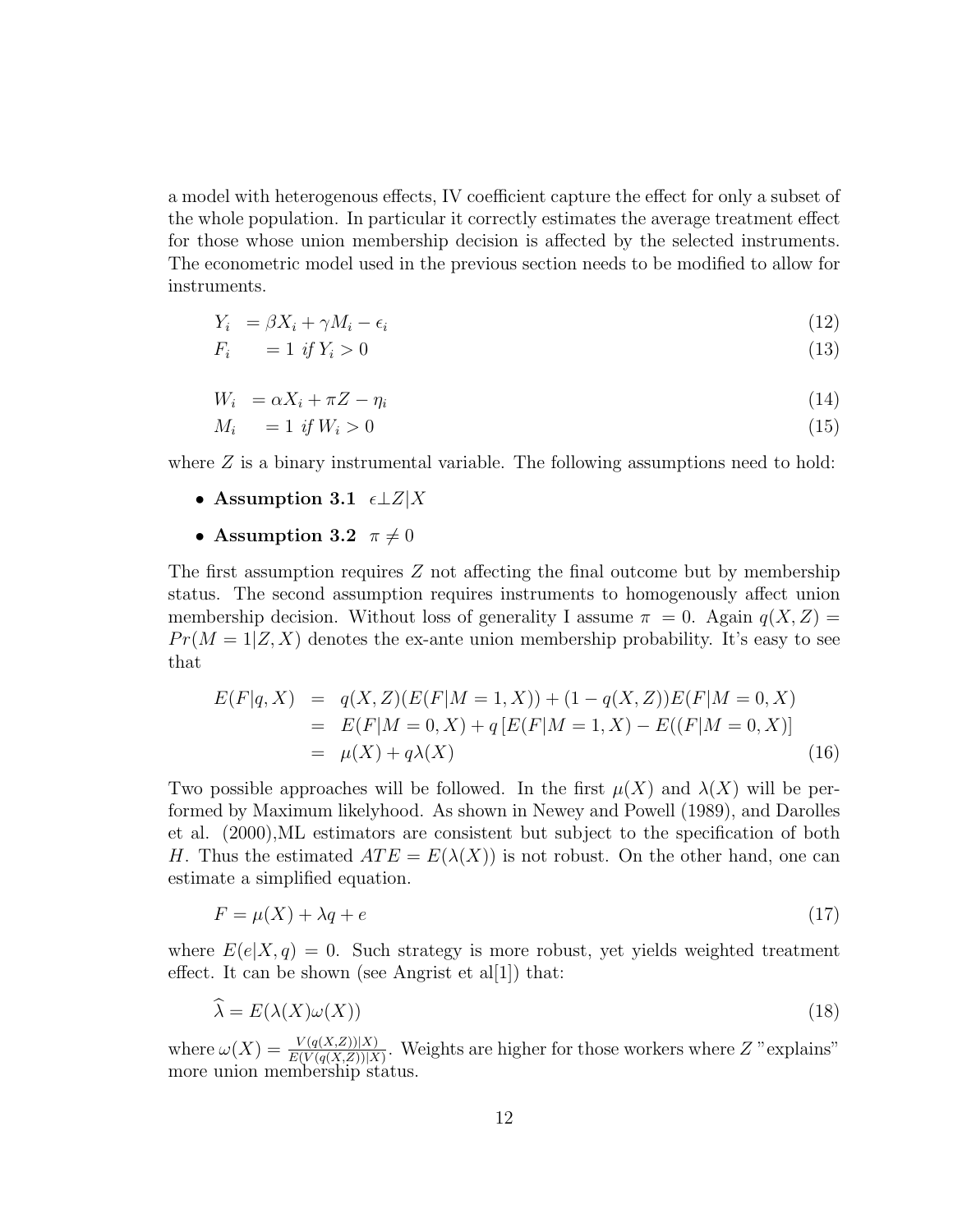### 3.3.1 Choice of Instrumental Variable

As discussed above three properties are required to an instrument Z. First, it need to distributed independently of the outcome variable (conditional on observed characteristics). Second, it needs to affect final outcome only through union membership status or observed characteristics. Finally it has to impact union membership status. BHPS data contain information on political views of respondent. In particular surveyed individuals are asked: "Which Political Party do you support or do you feel closer to?" where the option "None" is included. I use both variable and their interaction as instruments. Basic statistics are reported in Table 43. We are here assuming that i) no systematic political discrimination is at work in the UK, ii) political views are not systematically correlated with unobservable characteristics (such as productivity, laziness, ability to find a better job) that per se might affect firm's decision to fire a worker.

#### 3.3.2 Results

In the first step  $q(X, Z)$  are estimated with a standard Probit Model. Results are reported in table 5.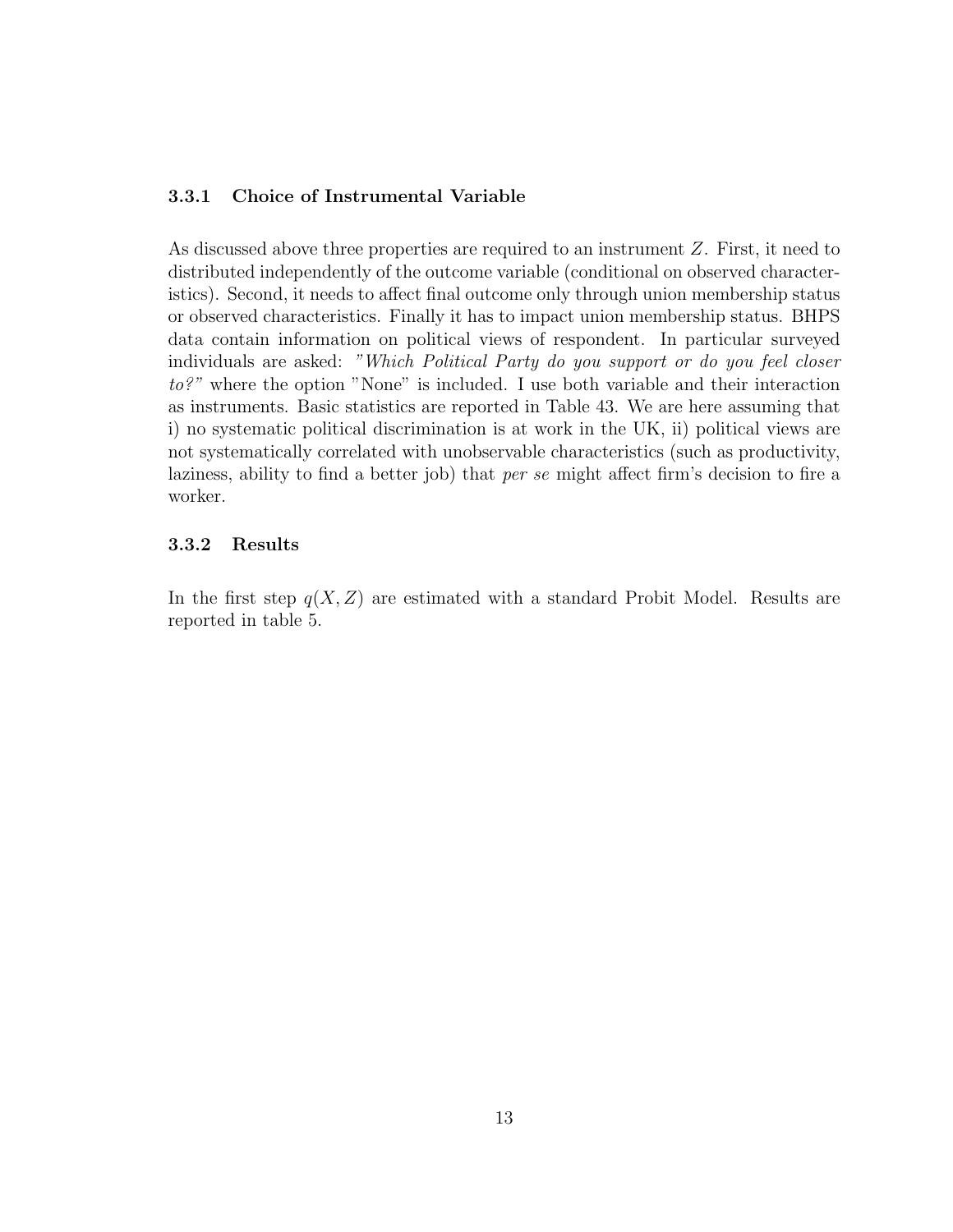|                                |                        | Table 5: Non linear LATE-Stage 1     |                  |                         |           |
|--------------------------------|------------------------|--------------------------------------|------------------|-------------------------|-----------|
| Female<br>Age                  | $-0.0000$<br>0.0179    | Higher Education<br>Secondary school | 0.0316<br>0.0774 |                         |           |
| Industrial Sector              |                        | Firm size                            |                  | $\overline{\mathsf{N}}$ |           |
| Agriculture                    |                        | $1-2$                                |                  | Conservative            | $-0.0543$ |
| Energy                         | 0.611                  | $3-9$                                | 0.1640           | Labour                  | 0.0099    |
| Minerals & Chemicals           | 0.2423                 | $10 - 24$                            | 0.2382           | Dem /Lib/SDP            | 0.0065    |
| Metal & vehicles               | 0.2987                 | $25 - 49$                            | $0.3130O$ ther   | 0.0294                  |           |
| Other manufacturing industries | 0.3991                 | $50 - 99$                            | 0.3927           |                         |           |
| Construction                   | 0.1876                 | 100-199                              | 0.4101           | Strongly Support        |           |
| Hotels                         | 0.1812                 | $200 - 499$                          | 0.4614           | X Labor                 | 0.0654    |
| Transport & Communication      | 0.4664                 | 500-999                              | 0.4792           | Strongly Support        |           |
| Banking & Finance              | 0.3011                 | $>1000$                              | 0.4581           | X Conservative          | $-0.0012$ |
| Other services                 | 0.2672                 |                                      |                  |                         |           |
|                                |                        |                                      |                  |                         |           |
| Occuation                      |                        |                                      |                  |                         |           |
| White Collar<br>Intermediate   | $-0.0607$<br>$-0.0087$ | Non Private<br>Tenure                | 0.3822<br>0.0141 |                         |           |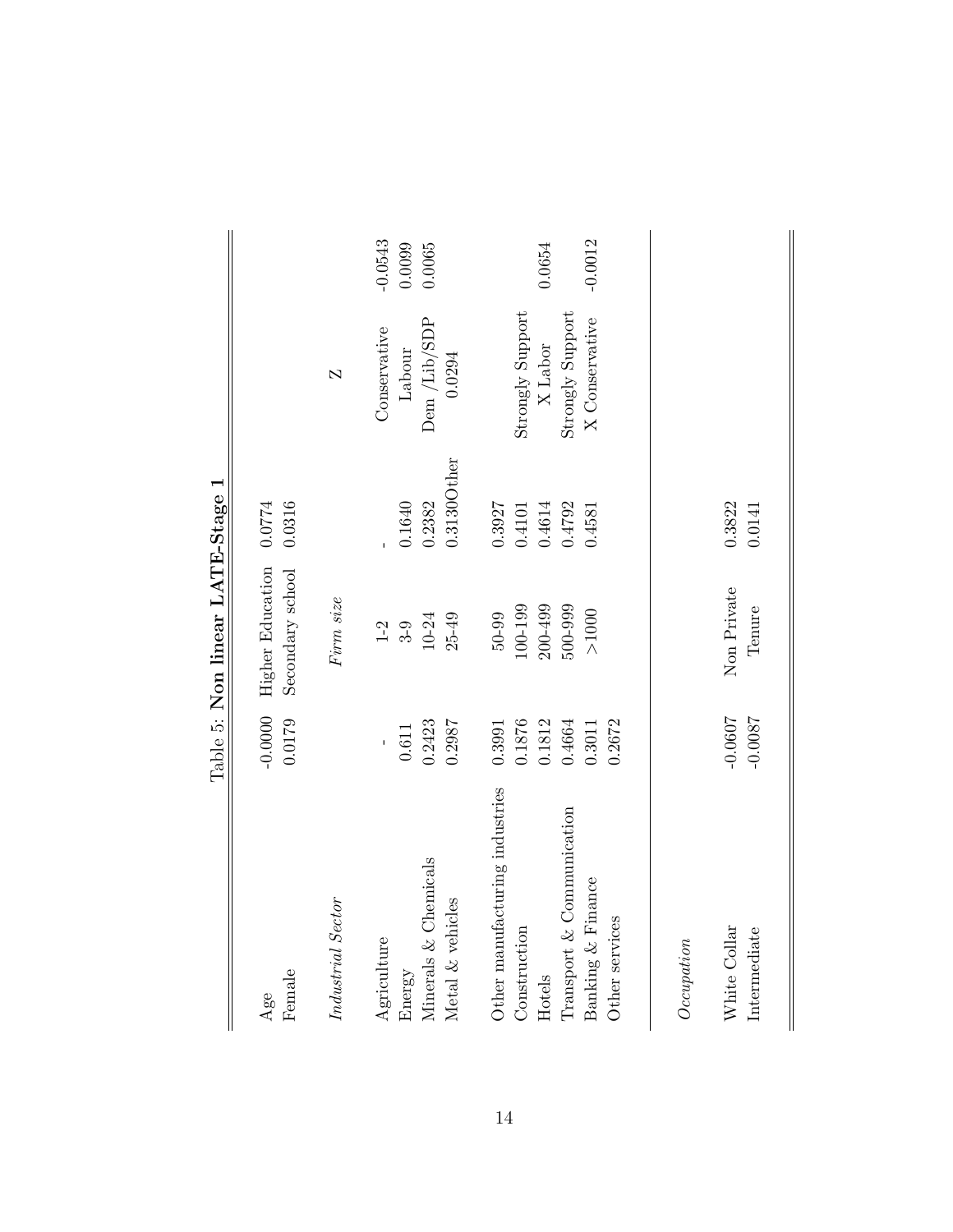#### Table 6: Non-Linear LATE-ML

| Age              | $-0.0002$ |
|------------------|-----------|
| Female           | $-0.0099$ |
|                  |           |
| Higher Education | $-0.0092$ |
| Secondary school | $-0.0102$ |
|                  |           |
| White Collar     | $-0.0152$ |
| Intermediate     | 0.0047    |
|                  |           |
| Non Private      | 0.0212    |
| Tenure           | 0.0065    |
|                  |           |

Workers who strongly support Labor Party are more likely to join Unions. The sign of the other covariate stay unchanged, but their impact is smaller.

Maximum likelihood estimates are then estimated. Estimated average Treatment effect is  $-3$ , 75%. IV estimates are therefore higher than PS estimates. This suggests that workers more likely to be fired are also more likely to join a trade union. Formally it implies that  $E(\epsilon \eta) > 0$ . Also notice that treatment effect increases with both age and tenure. Also less educated workers and workers in low-skilled occupations benefit more from union membership. Estimation of the reduced model in (16) hold similar results. As discussed above, LS estimates are a weighted average of heterogenous effect. In particular the estimate weighs more workers whose membership status is more dependent on individual political view. The treatment effect for workers whose union membership status decision is taken regardless of their political view is less considered. Estimates can therefore be strongly biased. Suppose that in a given job trade union provide a private employment protection so strong that all workers decide to join union, regardless of their political view. The treatment effect in this sector wouldn't counted. The same would occur for jobs where employment protection is so low that no worker would join union, regardless of their political view. In Table 6 I report the average weight for different subset of the population. Estimated ATE weighs more i)young workers, ii)workers in the private sector, iii)Medium-low skilled workers. Weights appeared to be homogenous across tenure and educational level.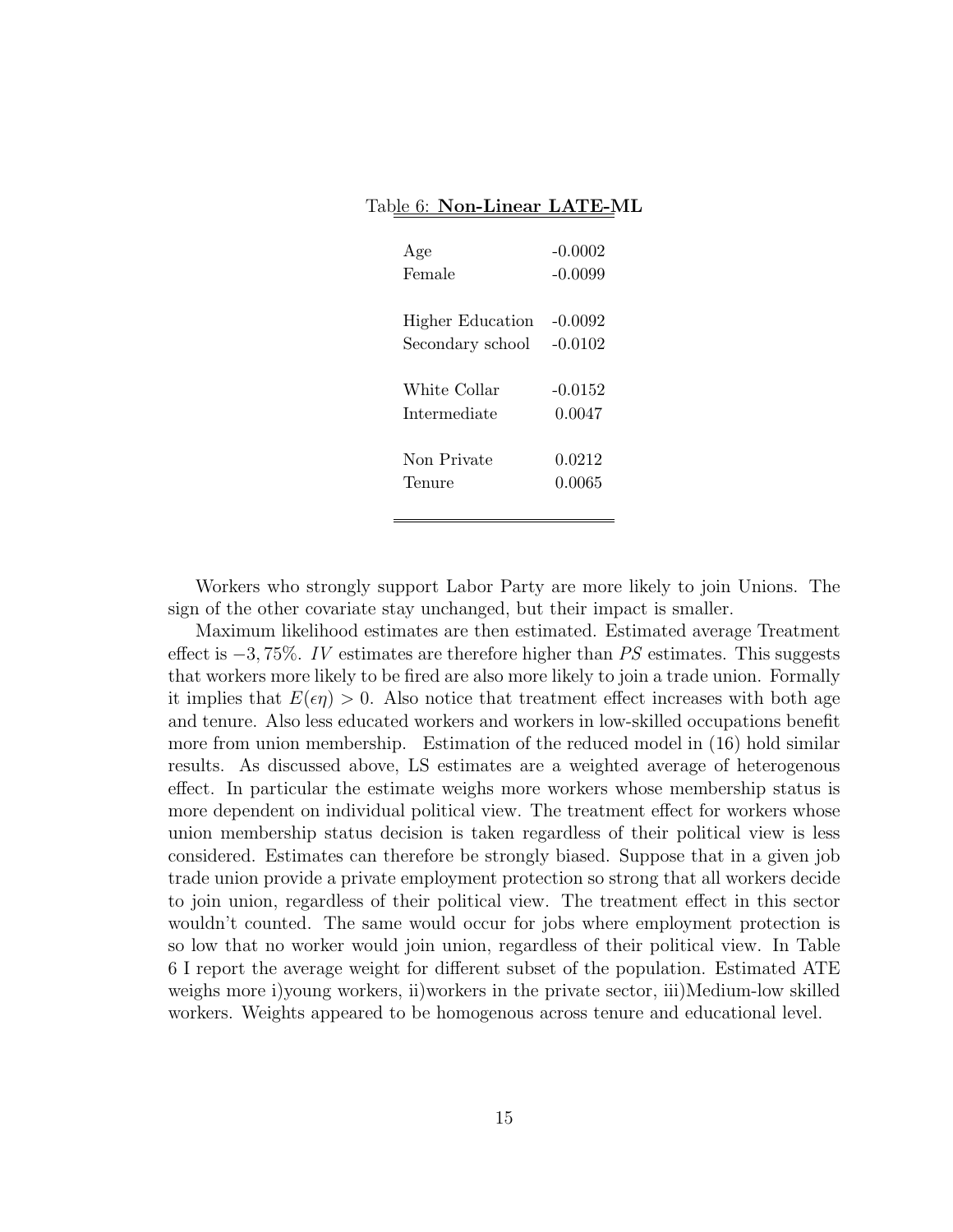| Age         |                    | <i>Educational Level</i> |           |
|-------------|--------------------|--------------------------|-----------|
| $18 - 30$   | $-0.0291$          | Higher Education         | $-0.0126$ |
| 30-45       | $-0.0312$          | Secondary school         | $-0.0323$ |
| 45          | $-0.0354$          | Elementary school        | $-0.0311$ |
|             |                    |                          |           |
| Sector      |                    | Tenure                   |           |
| Private     | $-0.0392$          | $1-10$ years             | $-0.0278$ |
| Non Private | $-0.0302$          | 10 years                 | $-0.0411$ |
|             |                    |                          |           |
| Occupation  |                    |                          |           |
|             | White Collar       | $-0.0252$                |           |
|             | Intermediate       | $-0.0247$                |           |
|             | <b>Blue Collar</b> | $-0.0401$                |           |
|             |                    |                          |           |
| ATE         |                    | $-0.0375$                |           |
|             |                    |                          |           |

## Table 7: Treatment Effect

## Table 8: Non linear LATE-LS

 $\equiv$ 

| Age                     | $-0.0002$ |
|-------------------------|-----------|
| Female                  | $-0.0115$ |
|                         |           |
| <b>Higher Education</b> | $-0.0086$ |
| Secondary school        | $-0.0099$ |
|                         |           |
| White Collar            | -0.0171   |
| Intermediate            | 0.0059    |
|                         |           |
| Non Private             | 0.0188    |
| Tenure                  | 0.0041    |
|                         |           |
| ATE                     | -0.0349   |
|                         |           |

 $\overline{\phantom{a}}$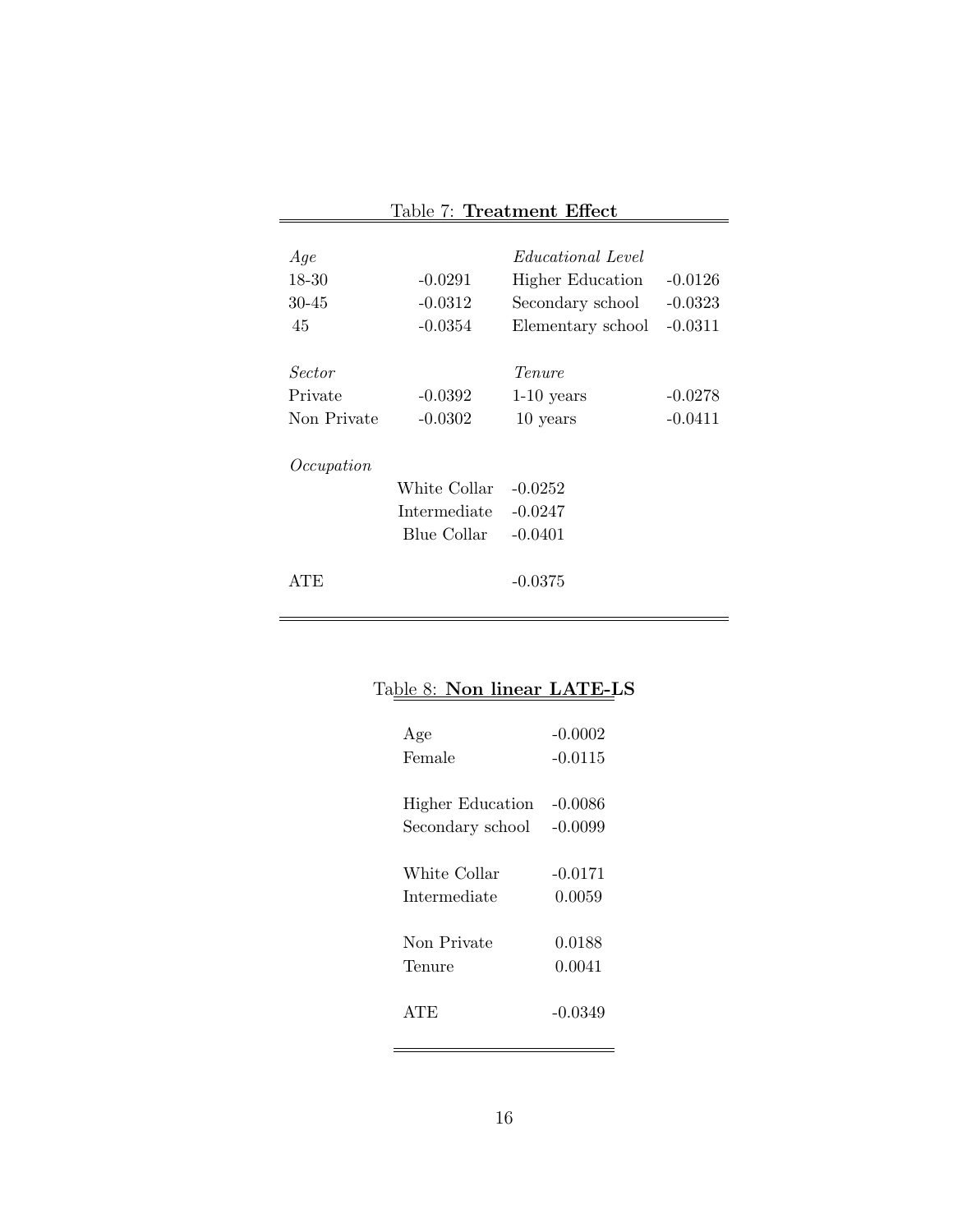| Age          |        | <i>Educational Level</i> |        |
|--------------|--------|--------------------------|--------|
| 18-30        | 0.4512 | <b>Higher Education</b>  | 0.3253 |
| 30-45        | 0.3322 | Secondary school         | 0.3421 |
| 45           | 0.2166 | Elementary school        | 0.3326 |
|              |        |                          |        |
| Sector       |        | Tenure                   |        |
| Private      | 0.7212 | $1-10$ years             | 0.5671 |
| Non Private  | 0.2788 | 10 years                 | 0.4329 |
|              |        |                          |        |
| Occupation   |        |                          |        |
| White Collar | 0.1136 |                          |        |
| Intermediate | 0.4140 |                          |        |
| Blue Collar  | 0.4724 |                          |        |
|              |        |                          |        |

Table 9: Non linear LATE: weights

### 4 Severance pay

## 5 Conclusions

Economic theory has been trying to solve the free riding problem associated with the value of a voluntary union membership. This builds on the idea that union provide a monetary excludable good, namely private employment protection through enforcement of higher firing cost. I use British Panel Data to estimate the effect of union membership on firing probability and severance pay received by dismissed workers stimates are performed following an IV approach  $\dot{a}$  la Angrist and Imbens [27], using political opinions as an instrument. I find that firing probability is reduced by haly by union membership. Moreover, upon dismissal, union members can expect an higher severance pay (2.7 month of wage versus .9 month of wage for non members). A more detailed analysis of the results show that workers with higher ex-ante firing probability are those who are more likely to join unions, suggesting that, at least partially, workers join Unions in order to receive Employment Protection<sup>5</sup>.

<sup>5</sup>According to the general wisdom workers in less productive occupation are more likely to join unions because in favor of higher wage compression. This study shed a different light on the correlation between union membership and individual characteristics. Workers in less productive occu-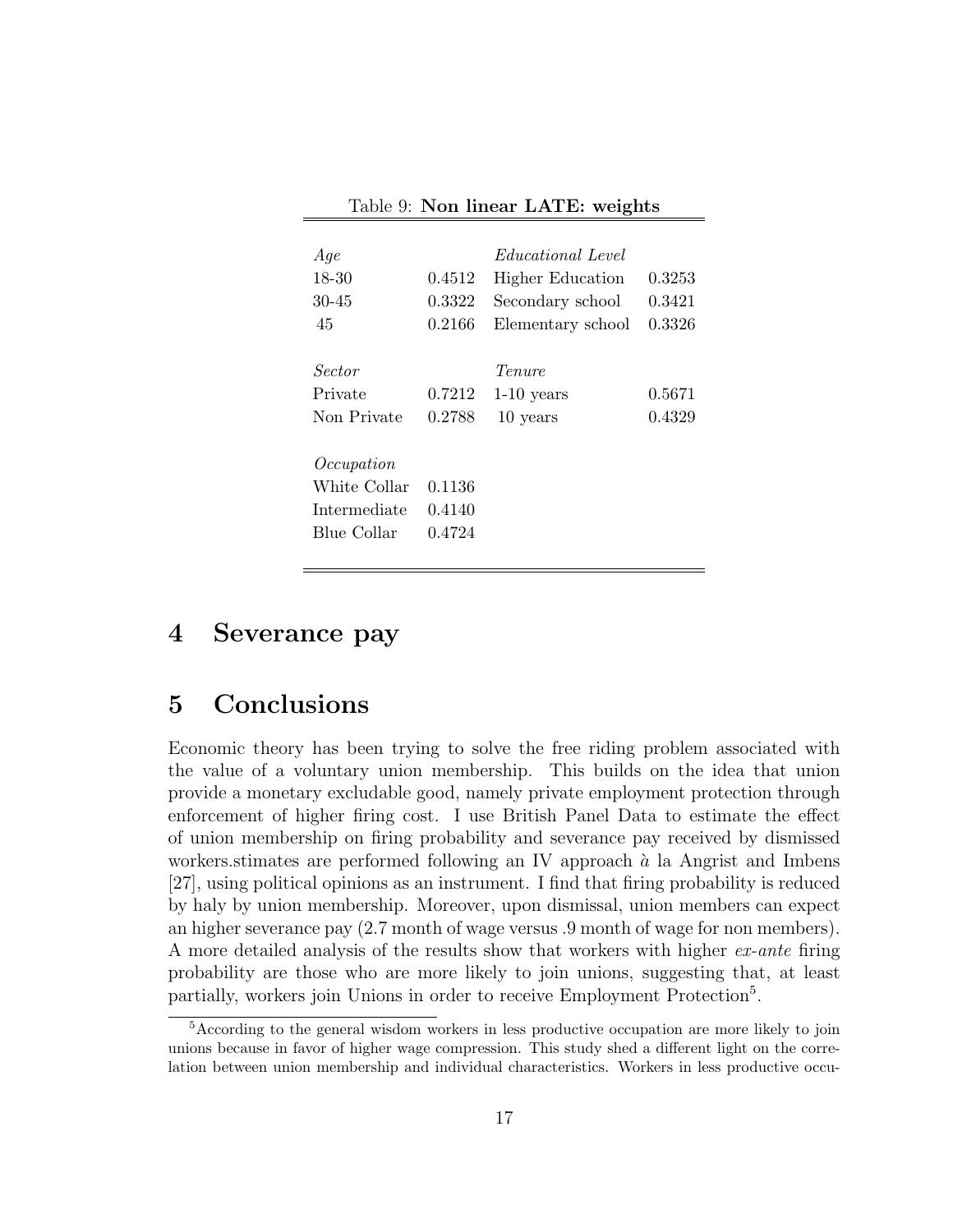The findings of this study can be significant in different areas. A recent debate of Political Economy attempts to understand the determinants of the adoption of given Labor Market Policies [32]. It is generally assumed (see for example Woll[34]) that Unions can bargain with the government for the adoption of a Labor public policies. Our results would suggest that Unions would lobby for the the adoption of a legislation aimed to decrease the value of Unemployment (low unemployment benefit) and to protect workers (high firing cost). Such union policy is not only coherent with our hypothesis that union's objective is to maximize the number of its members, but above all it is consistent with empirical evidence. Comparing countries with high Union Power (such as Italy or Scandinavian Countries) and country with limited Union Power (such as Spain or Us) we notice that while the former focus on Employment protection Legislation, the latter prefer to adopt policies aimed to increase Unemployed welfare. This mechanism could possibly generate multiple equilibria. Some countries might for some reason find themselves in a situation where Unions are powerful, and by lobbying for strong employment protection, they can self reinforce their size and power. Some other, ceteris paribus, can start from a situation where Unions are relatively weak, and their low bargaining power with the government will generate a loose employment protection legislation, that will prevent Unions to grow.

It's worth stressing that this paper suggests that trade unions' objective might not be simple wage maximization, as generally assumed (see for example Oswald[31], Farber<sup>[19]</sup> or Manning<sup>[30]</sup>). In general the most recent labor literature focused on the role of union in the wage dynamics[8],[17], technology adoption[29], growth[20] unemployment (Bentolita and Bertola[3], low labor mobility (Elias[18], wage compression  $(Card[9], [10], [11], [12]$  [13], DiNardo et al, [16], Freeman [21]) and so on. A better understanding of union membership determinants, and therefore of Union objective is therefore necessary.

## References

- [1] J.D. Angrist and J.S. Pischke. Mostly harmless econometrics: an empiricist's companion. Princeton Univ Pr, 2009.
- [2] C. Barnard, J. Clark, and R. Lewis. The Exercise of Individual Employment Rights in the Member States of the European Community. Employment Department, 1995.

pation join unions because they are more exposed to employment risk.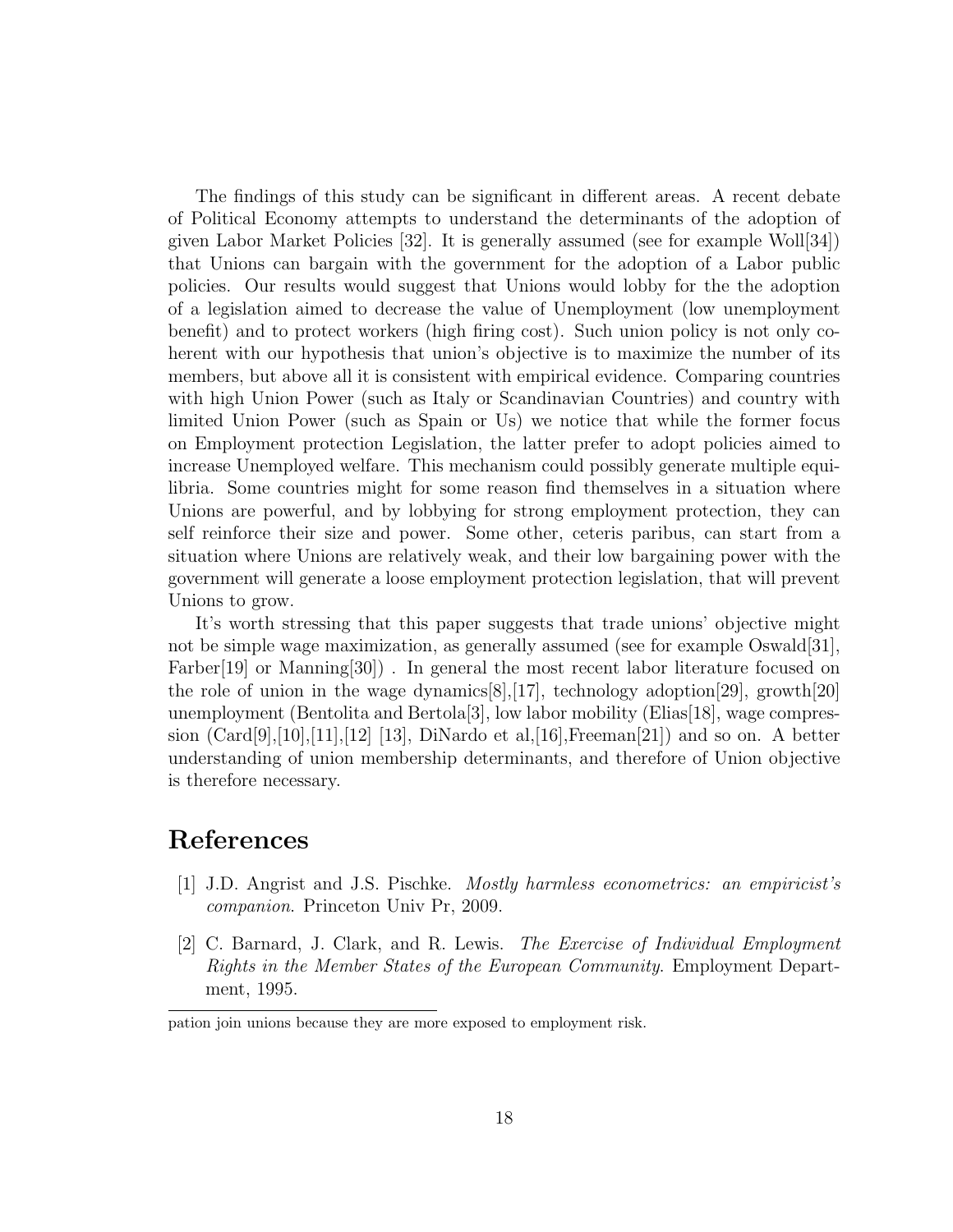- [3] S. Bentolila and G. Bertola. Firing Costs and Labour Demand: How Bad is Eurosclerosis? The Review of Economic Studies, 57(3):381–402, 1990.
- [4] G. Bertola, T. Boeri, and S. Cazes. Employment Protection in Industrialized Countries: The Case for New Indicators.
- [5] T. Boeri, A. Brugiavini, and L. Calmfors. The Role of Unions in the Twenty-First Century: A Report for the Fondazione Rodolfo Debenedetti. Oxford University Press, 2001.
- [6] A. Booth. A Public Choice Model of Trade Union Behaviour and Membership. The Economic Journal, 94(376):883–898, 1984.
- [7] M.C. Burda. Membership, Seniority and Wage-Setting in Democratic Labour Unions. Economica, 57(228):455–466, 1990.
- [8] P. Cahuc, F. Postel-Vinay, and J.M. Robin. Wage Bargaining with on-the-job search: Theory and Evidence. Econometrica, pages 323–364, 2006.
- [9] D. Card. The Effect of Unions on the Distribution of Wages: Redistribution or Relabelling? NBER Working Paper, 4195, 1992.
- [10] D. Card. The Effect of Unions on the Structure of Wages: A Longitudinal Analysis. Econometrica, 64(4):957–979, 1996.
- [11] D. Card. Falling Union Membership and Rising Wage Inequality: Whats the Connection? NBER Working Paper, 6520, 1998.
- [12] D. Card. The Effect of Unions on Wage Inequality in the US Labor Market. Industrial and Labor Relations Review, 54(2):296–315, 2001.
- [13] D. Card, T. Lemieux, and C. Riddell. Unionization and Wage Inequality: A Comparative Study of the US, the UK, and Canada, 2003.
- [14] D. Checchi and C. Lucifora. Unions and labour market institutions in Europe. Economic Policy, 17(35):361–408, 2002.
- [15] Fabrizio Colonna. Dismissal conflicts and union membership in the european union. 2008.
- [16] J. DiNardo, N.M. Fortin, and T. Lemieux. Labor Market Institutions and the Distribution of Wages, 1973-1992: A Semiparametric Approach. Econometrica, 64(5):1001–1044, 1996.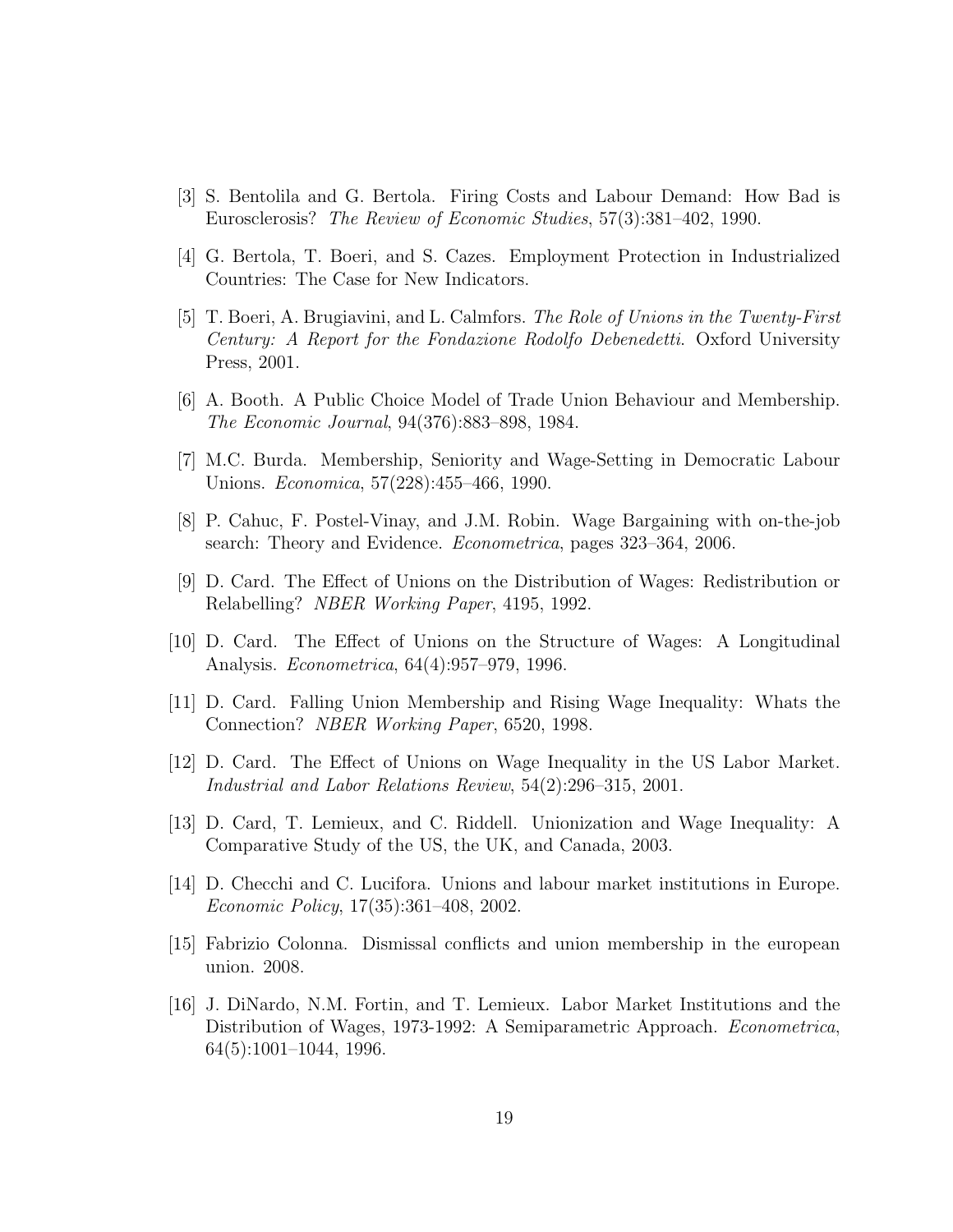- [17] C. Dustmann and U. Schonberg. Training and union wages. The Review of Economics and Statistics, 91(2):363–376, 2009.
- [18] P. Elias. Job-Related Training, Trade Union Membership, and Labour Mobility: A Longitudinal Study. Oxford Economic Papers, 46(4):563–578, 1994.
- [19] H.S. Farber. The Determination of the Union Status of Workers. Econometrica, 51(5):1417–1438, 1983.
- [20] K. Fialov´a and O. Schneider. Labor Market Institutions and Their Effect on Labor Market Performance in the New EU Member Countries. Eastern European Economics, 47(3):57–83, 2009.
- [21] R.B. Freeman. Unionism Comes to the Public Sector. Journal of Economic *Literature*,  $24(1):41-86$ , 1986.
- [22] J.E. Galdón-Sánchez, M. Güell, Princeton University, and Industrial Relations Section. Let's Go to Court!: Firing Costs and Dismissal Conflicts. Industrial Relations Section, Princeton University, 2000.
- [23] L. Goerke and M. Pannenberg. Severance Pay and the Shadow of the Law: Evidence for West Germany, 2005.
- [24] G.M. Grossman. Union Wages, Temporary Layoffs, and Seniority. The American Economic Review, 73(3):277–290, 1983.
- [25] B. Holmlund and P. Lundborg. Wage bargaining, union membership, and the organization of unemployment insurance. Labour Economics, 6(3):397–415, 1999.
- [26] A. Ichino, M. Polo, and E. Rettore. Are Judges Biased by Labor Market Conditions? European Economic Review, 47(5):913–944, 2003.
- [27] G.W. Imbens and J.D. Angrist. Identification and estimation of local average treatment effects. Econometrica: Journal of the Econometric Society, pages 467–475, 1994.
- [28] S.R.G. Jones and CJ McKenna. A Dynamic Model of Union Membership and Employment. Economica, 61(242):179–189, 1994.
- [29] J. Lingens. The impact of a unionised labour market in a Schumpeterian growth model. Labour Economics, 10(1):91–104, 2003.
- [30] A. Manning. An integration of trade union models in a sequential bargaining framework. The Economic Journal, pages 121–139, 1987.